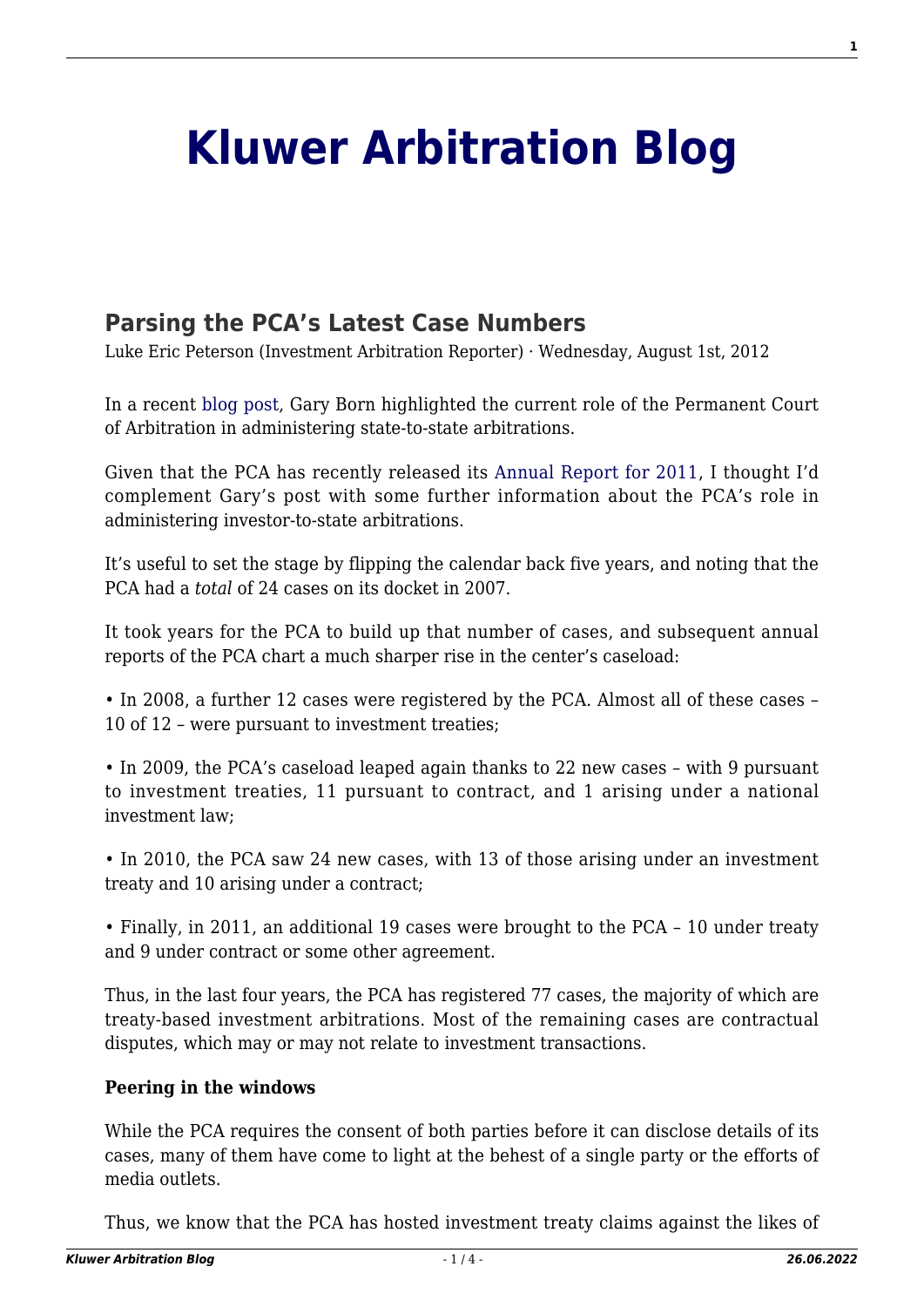[Lithuania,](http://www.pca-cpa.org/showpage.asp?pag_id=1470) [Mongolia](http://www.iareporter.com/articles/20101105_4), [Canada,](http://www.pca-cpa.org/showpage.asp?pag_id=1341) [Russia](http://www.law.com/jsp/law/international/LawArticleIntl.jsp?id=1202436033122&slreturn=20120631222128), [the Dominican Republic](http://www.iareporter.com/articles/20091008_12), [Bolivia](http://www.pca-cpa.org/showpage.asp?pag_id=1436), [Ecuador](http://www.iareporter.com/articles/20120302_1), [Argentina,](http://www.iareporter.com/articles/20120216_5) [the Slovak Republic,](http://www.iareporter.com/articles/20101105_1) [Belize](http://www.iareporter.com/articles/20120105_1), and [Turkey.](http://www.iareporter.com/articles/20100709_6)

Indeed, some of the highest-stakes contemporary investment treaty cases are being arbitrated under the PCA roof, including three related claims against Russia by the majority shareholders of the Yukos Corporation and a much-discussed arbitration between Chevron and Ecuador.

## **The inevitable comparison with ICSID**

While the PCA's caseload has grown by leaps and bounds in recent years, its 19 new cases in 2011 remains only half of the 38 cases registered by the Washington-based International Centre for Settlement of Investment Disputes (ICSID) in [the same year](http://icsid.worldbank.org/ICSID/FrontServlet?requestType=ICSIDDocRH&actionVal=CaseLoadStatistics). (Indeed, ICSID's impressive 2011 caseload far exceeded its own average recorded over the preceding several years.)

While the PCA and ICSID are inevitably compared with one another, an obvious point bears stressing: a given party's choice of forum will be constrained by options written into contracts or treaties some years – or even decades – earlier. Even where parties have more than option, a multitude of factors may influence their choice of one forum over the other.

For all of the reasons why a given party may choose a particular forum, it's actually striking to note that a single factor might help explain the divergence in recent case numbers at the two facilities.

# **Chalk it up to Venezuela**

The unusual number of claims (10) filed against the Bolivarian Republic of Venezuela in 2011 at ICSID may explain the caseload divergence between ICSID and the PCA. Had those 10 Venezuela cases been brought to the Hague, rather than to Washington, ICSID and the PCA would have finished 2011 in a statistical dead-heat.

So, why were so many Venezuelan cases landing at ICSID?

For starters, some of the most-often invoked Venezuelan treaties – including the Dutch BIT – offer only ICSID arbitration.

Moreover, several other Venezuelan treaties – including those with Canada, Luxembourg and Barbados – are worded so as to steer claimants to ICSID arbitration, unless it is unavailable. Indeed, when a Canadian company, Nova Scotia Power Incorporated (NSPI), opted for PCA arbitration in 2008, a unanimous tribunal declined jurisdiction over the investor's claims due to the treaty's prioritizing of ICSID and the seeming availability of that latter forum.

Duly chastened by its effort to drag Venezuela to the Hague, the claimant re-filed its case in Washington, where it was registered by ICSID in early 2011.

The time and money spent by NSPI on its effort to avoid ICSID have been duly chronicled, and surely provided a cautionary lesson for other similarly-situated foreign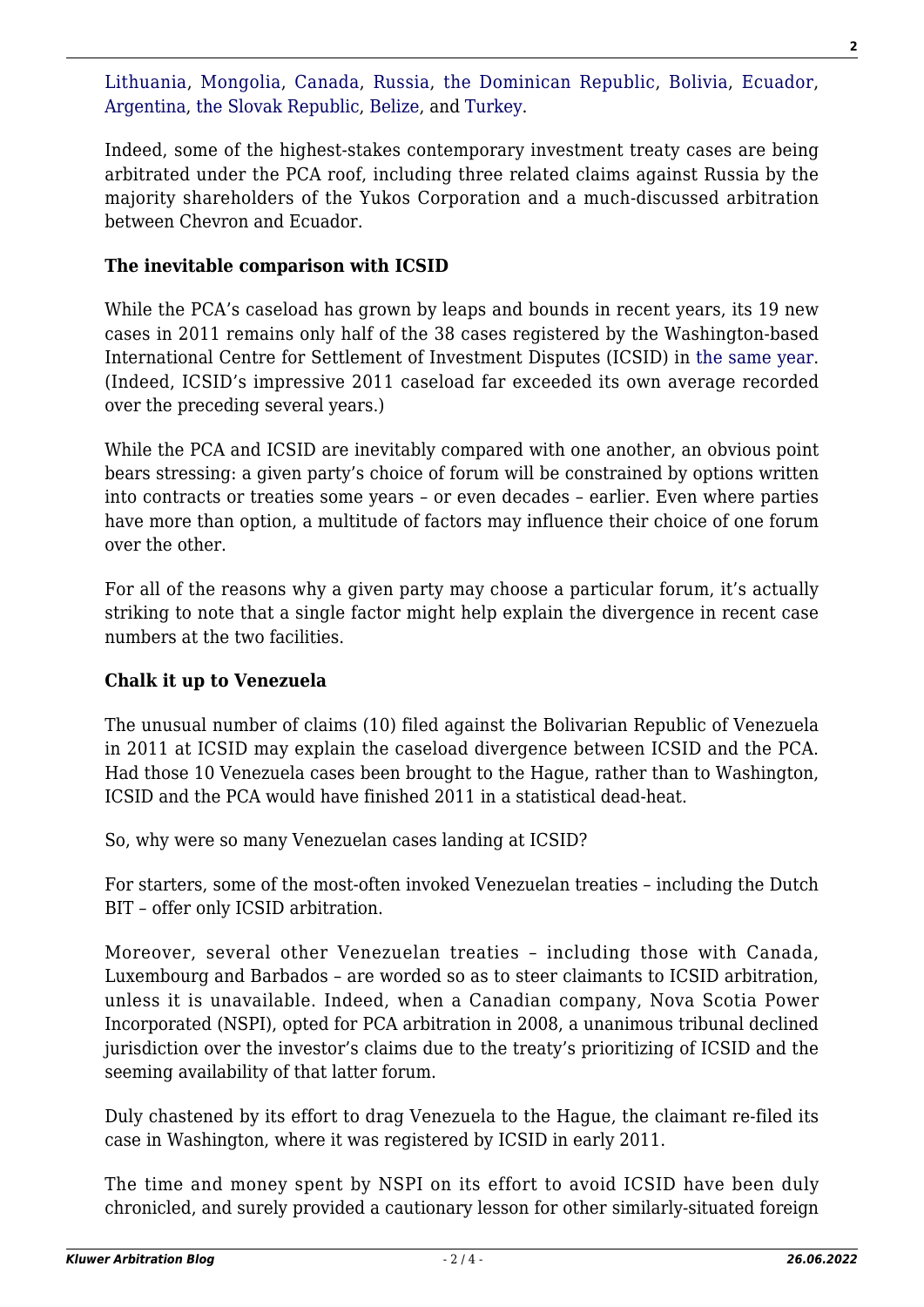investors contemplating where to sue Venezuela in recent years.

#### **Will PCA see a future surge now that Venezuela has left ICSID?**

However, now that [Venezuela's withdrawal from ICSID](http://www.eluniversal.com/nacional-y-politica/120725/venezuelas-withdrawal-from-icsid-is-made-effective) has taken formal effect, investor-claimants may have a stronger argument that the Washington-based Center is no longer "available" to resolve disputes with Venezuela. Of course, there is a school of thought which holds that the consent found in the relevant BITs lives on notwithstanding any ICSID withdrawal. But, if Venezuela continues it torrid nationalization spree, I suspect we will see some of the affected parties opting for UNCITRAL/PCA arbitration, ostensibly so as to spare Venezuela from being dragged to a forum which it has renounced.

Indeed, after the Republic of Ecuador completed its withdrawal from ICSID, new claims at ICSID appeared to dry up. Recent claims against Ecuador by Murphy Oil, Merck and Copper Mesa, have all been brought to the PCA. Don't be surprised if future arbitrations against Venezuela also begin to drift across the Atlantic.

All else being equal, the caseload trajectories of the PCA and ICSID could look less divergent in the near future.

*Luke Eric Peterson is the Editor of [InvestmentArbitrationReporter.com](http://www.investmentarbitrationreporter.com) an online news and analysis service focused on investor-state arbitration and policy. He writes occasional blog posts for Kluwer's Arbitration Blog.*

### **Profile Navigator and Relationship Indicator**

Offers 6,200+ data-driven arbitrator, expert witness and counsel profiles and the ability to explore relationships of 13,500+ arbitration practitioners and experts for potential conflicts of interest.

[Learn how](https://www.wolterskluwer.com/en/solutions/kluwerarbitration/practiceplus?utm_source=arbitrationblog&utm_medium=articleCTA&utm_campaign=article-banner) **[Kluwer Arbitration Practice Plus](https://www.wolterskluwer.com/en/solutions/kluwerarbitration/practiceplus?utm_source=arbitrationblog&utm_medium=articleCTA&utm_campaign=article-banner)** [can support you.](https://www.wolterskluwer.com/en/solutions/kluwerarbitration/practiceplus?utm_source=arbitrationblog&utm_medium=articleCTA&utm_campaign=article-banner)

*To make sure you do not miss out on regular updates from the Kluwer Arbitration Blog, please subscribe [here](http://arbitrationblog.kluwerarbitration.com/newsletter/). To submit a proposal for a blog post, please consult our [Editorial Guidelines.](http://arbitrationblog.kluwerarbitration.com/editorial-guidelines/)*